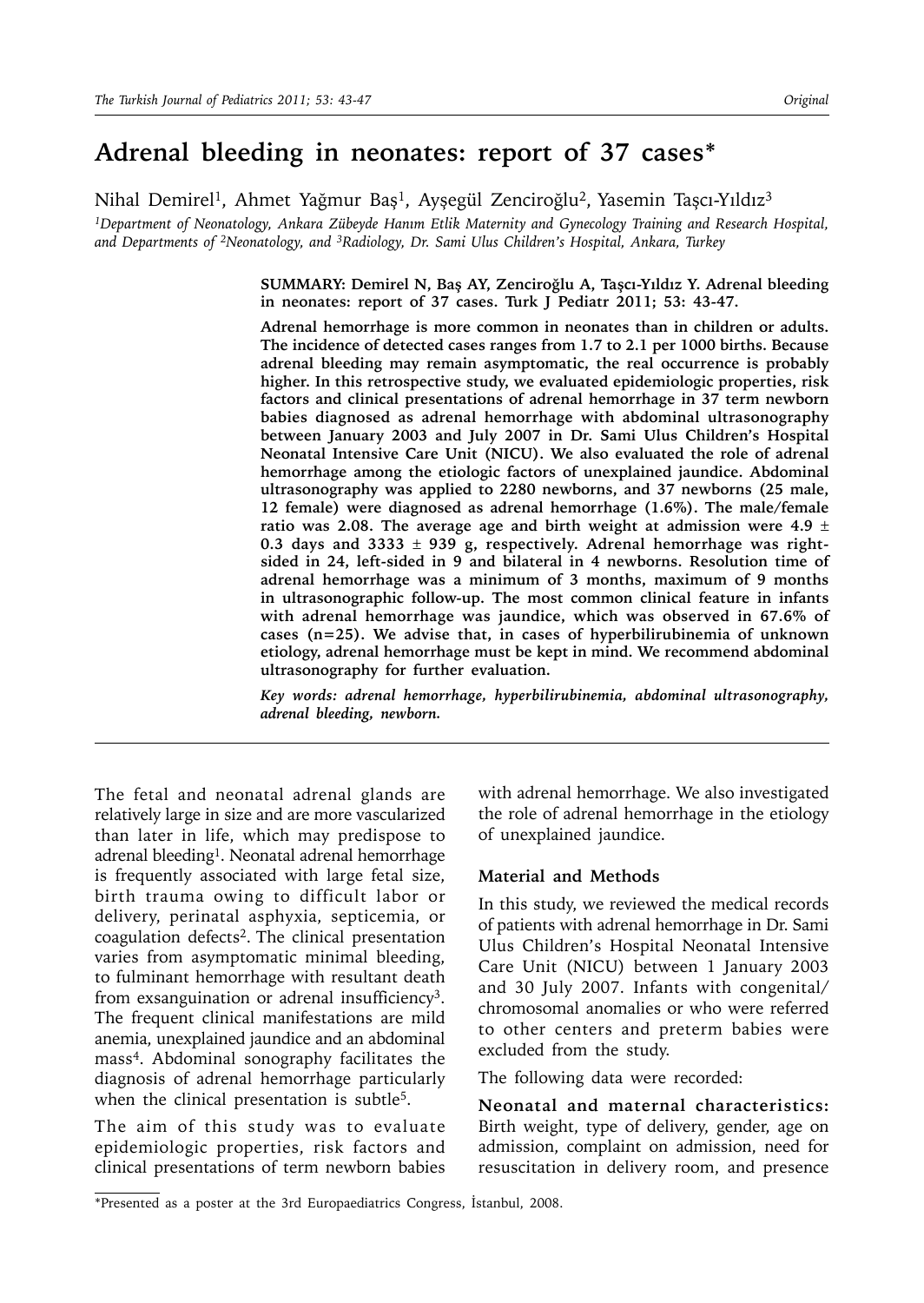of perinatal asphyxia, birth trauma, maternal diabetes, and gestational hypertension.

**Clinical features:** Fever, hypothermia, tachypnea, cyanosis, pallor, hypovolemic shock, jaundice, abdominal mass, and hemorrhage in other regions of the body.

**Laboratory evaluation**: In our NICU's protocol, abdominal sonography is performed in infants with perinatal asphyxia, abdominal distention, neonatal sepsis, acute renal failure, unexplained jaundice, and in infants of diabetic mothers.

Complete blood cell count and differential were done routinely on admission in all infants. Anemia is defined by a hemoglobin (Hb) value that is more than two standard deviations below the mean for age<sup>6</sup>. Serum total and indirect bilirubin levels, reticulocyte count and blood group antigen analysis were evaluated in all infants with jaundice, and subgroup antigens, glucose-6 phosphate-dehydrogenase (G6PD) enzyme levels, thyroid function tests, and urine cultures were evaluated in infants with prolonged jaundice during their hospitalization.

Serum urea, creatine, sodium, potassium, glucose, C-reactive protein, and coagulation tests were studied in infants who were detected as having adrenal hemorrhage by abdominal sonography. Coagulation tests included bleeding time, prothrombin time (PT), partial thromboplastin time (PTT), protein C, protein S, antithrombin III levels, and activated protein C resistance test.

Perinatal asphyxia was defined based on an Apgar score of 3 for >5 min, and/or neurologic manifestations in the immediate postnatal period, including seizures, hypotonia, coma, or

hypoxic ischemic encephalopathy (HIE), and evidence of multiorgan system dysfunction<sup>7</sup>.

Phototherapy was initiated and exchange transfusion was performed according to the guidelines of the American Academy of Pediatrics. Prolonged jaundice was defined as persistence of indirect hyperbilirubinemia beyond two weeks<sup>8</sup>.

Abdominal sonography was performed by trained radiologists. In cases with adrenal hemorrhage, the first ultrasonographic followup examination was performed 15 days later. Afterwards, ultrasonographic examinations were performed every month for the first three months and every three months thereafter.

# **Results**

During the study period, 3470 term infants were admitted to our NICU. Abdominal sonography was applied to 2280 newborns, and 37 newborns were diagnosed to have adrenal hemorrhage (1.6%).

Among these 37 newborns, 25 were male and 12 were female. The average age and birth weight on admission were  $4.9 \pm 0.3$  days and  $3333 \pm 939$  g, respectively. Neonatal and maternal characteristics of infants with adrenal hemorrhage are presented in Table I and clinical and laboratory findings are presented in Table II.

The most common clinical feature in infants with adrenal hemorrhage was jaundice, which was observed in 67.6% of cases (n=25). Five of them presented with prolonged jaundice. Exchange transfusion was performed in six of the infants with jaundice due to indirect hyperbilirubinemia (IHB), and no other explanation was found for these high bilirubin levels.

| Number of patients             | 37 | $\%$ |
|--------------------------------|----|------|
| Male                           | 25 | 67.6 |
| Gestational hypertension       |    | 5.4  |
| Maternal diabetes              | 5  | 13.5 |
| Spontaneous vaginal delivery   | 34 | 91.9 |
| Cesarean section               | 3  | 8.1  |
| Traumatic delivery             | 4  | 10.8 |
| Perinatal asphyxia             | 4  | 10.8 |
| Resuscitation in delivery room |    | 18.9 |
| Large for gestational age      | 8  | 21.6 |

**Table I.** Newborn and Maternal Characteristics of Infants with Adrenal Hemorrhage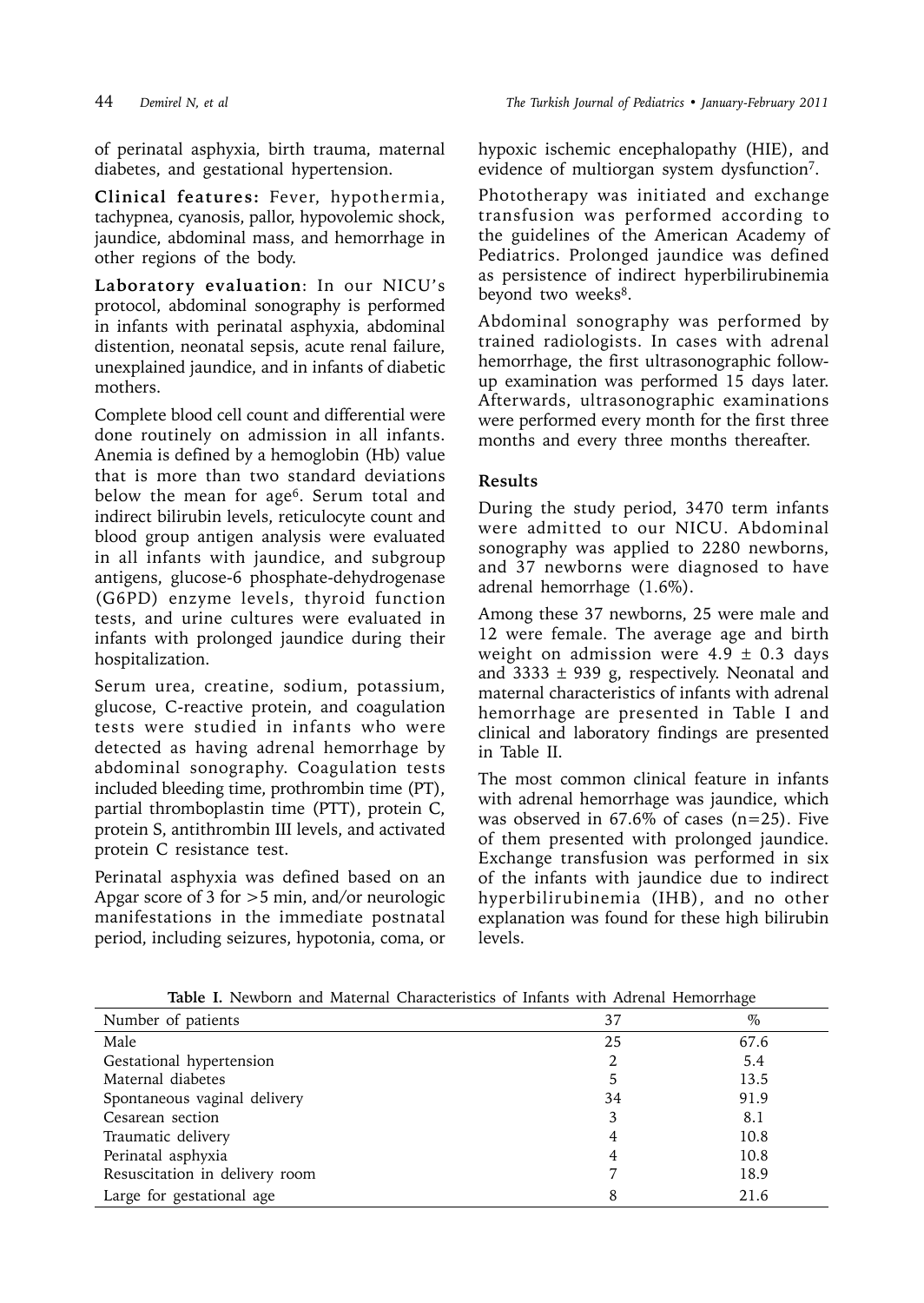| Number of patients             | 37 | $\%$ |
|--------------------------------|----|------|
| Jaundice                       | 25 | 67.6 |
| Scrotal hematoma               |    | 2.7  |
| Subgaleal hemorrhage           |    | 2.7  |
| Palpable abdominal mass        |    | 2.7  |
| Adrenal insufficiency          |    | 2.7  |
| Anemia on admission            |    | 2.7  |
| Asymptomatic                   |    | 18.9 |
| Right-sided adrenal hemorrhage | 24 | 64.9 |
| Left-sided adrenal hemorrhage  | 9  | 24.3 |
| Bilateral adrenal hemorrhage   |    | 10.8 |

**Table II.** Clinical and Laboratory Findings of Infants with Adrenal Hemorrhage

In the study period, 957 newborns were hospitalized in our neonatology unit due to jaundice and treated with either phototherapy or exchange transfusion. In the etiology of hyperbilirubinemia, blood group incompatibility (ABO, Rh or subgroup) was detected in 362 newborns, urinary tract infection in 12, hypothyroidism in 8, hereditary spherocytosis in 1, and G6PD deficiency in 1 newborn(s). In 114 cases, IHB was found to be related with polycythemia, cephalic hematoma and/or excessive bruising and breastfeeding jaundice. Among the rest of the neonates  $(n=459)$  with unexplained jaundice, 25 were diagnosed as adrenal hemorrhage (5.4%).

In the cases of adrenal hemorrhage, 4 patients were diagnosed as HIE stage III. Adrenal insufficiency was observed in 1 newborn and disseminated intravascular coagulation (DIC) was observed in 2 newborns with HIE stage III. Hypothermia, tachypnea, cyanosis, pallor, and hypovolemic shock were present in the patients with DIC as well as prolonged PT and PTT. The other coagulation tests were all normal in the rest of the patients in our study group.

Adrenal hemorrhage was right-sided in 24 newborns, left-sided in 9 and bilateral in 4. Minimum and maximum adrenal hemorrhage sizes were 26x27x23 mm and 56x48x51 mm, respectively.

Resolution time of adrenal hemorrhages was a minimum of 3 months and maximum of 9 months in ultrasonographic follow-up. Calcifications in adrenal glands were observed in 12 newborns after resolution of hemorrhages. Three newborns with HIE stage III died with adrenal hemorrhage.

## **Discussion**

Neonatal adrenal hemorrhage is more common than previously suspected, and the incidence ranges from approximately 1.7 to 2.1 per 1000 births<sup>9</sup>. In this study, 37 term infants with adrenal hemorrhage diagnosed by abdominal sonography over a period of 3.5 years reflected an incidence of 1.6%. Our observation supported that this is not a rare problem. However, adrenal hemorrhage was not considered as the primary diagnosis in any of the cases before abdominal sonography.

Males are affected more frequently than females, and the right-side is involved three to four times more than the left; it is bilateral in  $10\%$  to  $15\%$  of cases<sup>10</sup>. In this study, consistent with the previously reported articles, we found male predominance and right-sided localization. The mechanism for the right-sided predilection is presumed to be secondary to compression of the adrenal gland between the liver and the spine. Since the right adrenal vein usually drains directly into the inferior vena cava, compression is likely to induce venous pressure changes<sup>11</sup>.

The etiology of adrenal hemorrhage is not known. This condition likely has a multifactorial cause rather than a single explanation. Any condition leading to hypoxia may lead to shunting of blood flow to vital organs. Furthermore, hypoxia causes damage to the endothelial cells, making them more prone to hemorrhage. The relatively large size and extensive vascularity of the adrenal gland may result in vulnerability to mechanical changes in venous pressure during delivery3. Predisposing factors include difficult labor or delivery, high birth weight, asphyxia, septicemia, and hemorrhagic disorders<sup>12</sup>. DeSa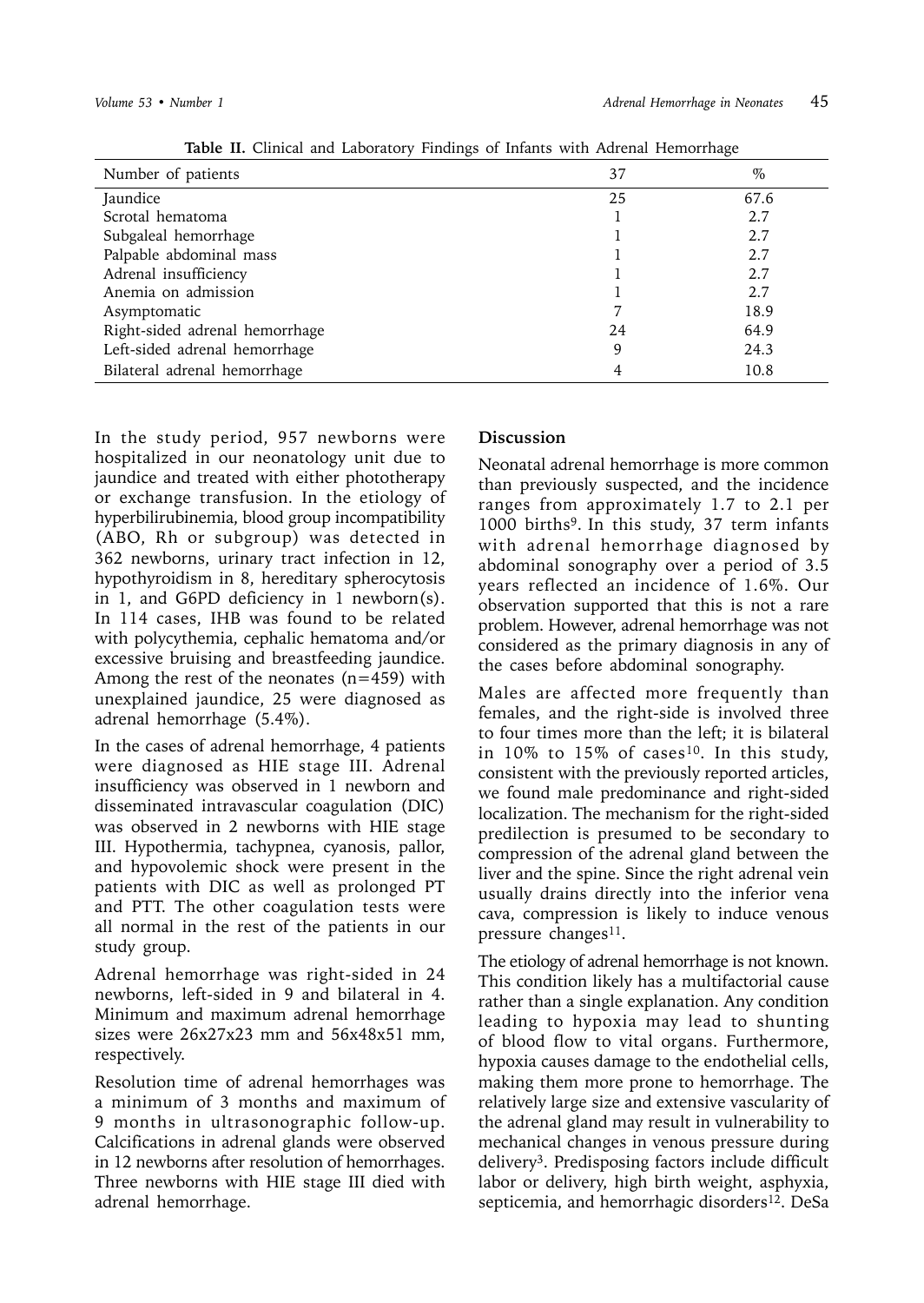46 *Demirel N, et al The Turkish Journal of Pediatrics • January-February 2011*

and associates<sup>13</sup> reported histologic changes consistent with infarction in a series of 122 cases, suggesting a hypoxic-ischemic event with subsequent reperfusion injury as the basis for adrenal hemorrhage.

In eight cases of this study, history and clinical findings of traumatic delivery and perinatal asphyxia were present. Thus, ischemia and reperfusion injury may be the potential mechanism of adrenal hemorrhage in these cases. However, the causes of the adrenal hemorrhage in the others were unclear.

The clinical presentation is variable and depends on the volume of hemorrhage. Usually, if bleeding is scarce or moderate, the blood remains in the capsule; however, a larger amount of blood can pass into the peritoneal cavity or into the retroperitoneal space. The symptoms in such cases are anemia, hemoperitoneum, palpable abdominal mass, and persistent jaundice. Retroperitoneal blood leakage may present as scrotal hematoma if the processus vaginalis is patent, mimicking a condition of acute scrotal pathology3,10. The initial presentation in one of our patients was heralded by discoloration of the scrotum. This occurred with no history of trauma or signs of testicular torsion.

Adrenal hemorrhage should be considered in the differential diagnosis of abdominal flank masses. It may be extremely difficult to differentiate adrenal hemorrhage from renal conditions such as hydronephrosis, cystic renal disease, vascular thrombosis, or a neuroblastoma. Abdominal sonography may help to differentiate a hemorrhage from neuroblastoma. Serial ultrasonographies will show an interval of resolution of adrenal hemorrhage but persistence or enlargement of adrenal neoplasm3. One of the infants with large adrenal hemorrhage in our study was referred to our hospital with the diagnosis of neuroblastoma.

In the newborn period, unconjugated hyperbilirubinemia is a common, multifactorial condition and is associated with a variety of physiologic and pathologic conditions14. The most known pathologic causes of neonatal hyperbilirubinemia include ABO incompatibility, Rh isoimmunization, infection, excessive bruising, presence of maternal diabetes, polycythemia, G6PD deficiency, pyruvate

kinase deficiency, and congenital spherocytosis. Extravascular blood collections also lead to hyperbilirubinemia. Adrenal hemorrhage may lead to unexplained jaundice from reabsorption and breakdown of red blood cells in the hematoma.

Twenty-five of 37 cases (75.7%) with adrenal hemorrhage in our study were admitted to our unit with hyperbilirubinemia and the ones with known etiologies of hyperbilirubinemia were excluded. Adrenal hemorrhage was not considered as the primary diagnosis in any of the cases before abdominal sonography.

Adrenal insufficiency has rarely been associated with adrenal hemorrhage even when it is severe5. A possible explanation for this observation is that even with large hemorrhage, both glands are unlikely to be affected to the same extent<sup>3</sup>. In our study, we observed clinical or laboratory findings of adrenal insufficiency in only one patient, who was diagnosed as HIE stage III and presented with hypotension.

In conclusion, this is one of the largest series of adrenal hemorrhage and highlights the diverse associated clinical presentations. Abdominal sonography is the modality of choice for initial diagnosis and follow-up of neonatal adrenal hemorrhage, and conservative management is the mainstay of treatment. Primary coagulation disorders had no role in the etiology in our study. We advise that, in cases of hyperbilirubinemia with unknown etiology, adrenal hemorrhage must be kept in mind. We recommend abdominal ultrasonography for further evaluation.

### **REFERENCES**

- 1. Tulassay T, Seri I, Evans J. Renal vascular disease in the newborn. In: Taeugah HW, Ballard RA, Avery ME (eds). Schaffers and Avery's Diseases of Newborn (7th ed). Philadelphia: WB Saunders Company; 1998: 1177-1187.
- 2. Duman N, Oren H, Gulcan H, Kumral H, Olguner M, Ozkan H. Scrotal hematoma due to neonatal adrenal hemorrhage. Pediatr Int 2004; 46: 360–362.
- 3. Velaphi SC, Perlman M. Neonatal adrenal hemorrhage: clinical and abdominal sonographic findings. Clin Pediatr 2001; 40: 545-548.
- 4. Khuri FJ, Alton DJ, Hardy BE, Cook GT, Churchill BM. Adrenal hemorrhage in neonates: report of 5 cases and review of the literature. J Urol 1980; 124: 684-687.
- 5. O'Neil JM, Hendry GM, Mackinlay GA. An unusual presentation of neonatal adrenal hemorrhage. Eur J Ultrasound 2003; 16: 261-264.